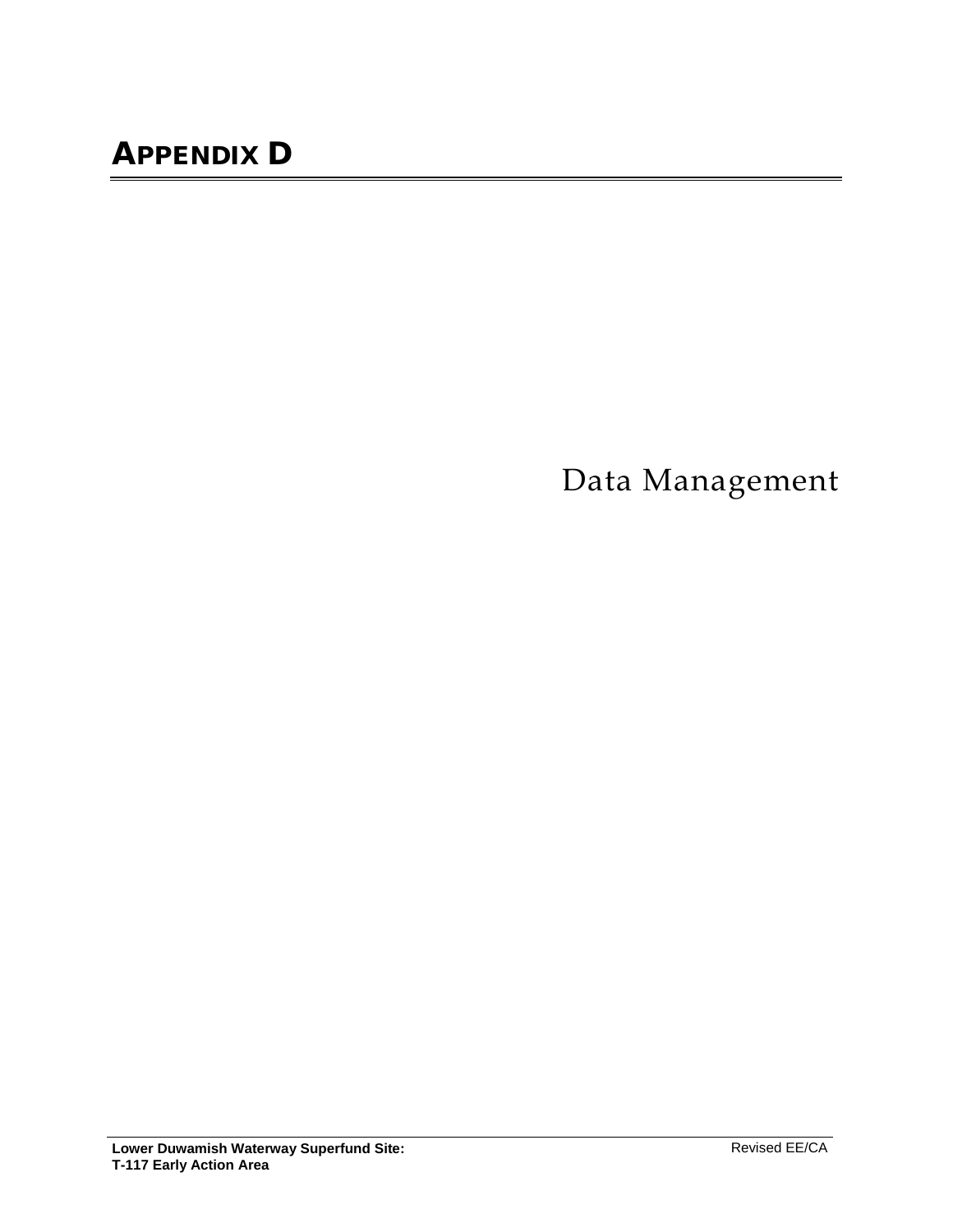# **Appendix D Data Management Rules**

# **D.1 LABORATORY REPLICATE SAMPLES**

Chemical concentrations obtained from the analysis of laboratory duplicate or replicate samples (two or more analyses on the same sample) are averaged for a closer representation of the "true" concentration as compared to the results of a single analysis. Averaging rules are dependent on whether the individual results are detected concentrations or reporting limits (RLs) for undetected analytes. If all concentrations are detects for a given parameter, the values are simply averaged arithmetically. If all concentrations are undetected for a given parameter, the minimum RL is reported. If the concentrations are a mixture of detected concentrations and RLs, any two or more detected concentrations are averaged arithmetically and RLs are ignored. If there is a single detected concentration and one or more RLs, the detected concentration is reported. The latter two rules are applied regardless of whether the RLs are higher or lower than the detected concentration.

# **D.2 LOCATION AVERAGING**

Chemical concentrations for a single location where more than one sample is obtained are calculated as the average concentration of a surface sediment sample and the associated field duplicate sample. These types of samples are also called field splits (PSEP 1997), and are collected at a single location using the same homogenized sediment. The sample and the field duplicate sample are submitted to the laboratory as individual samples, and they are analyzed separately. The averaging rules used for location averaging are the same as for laboratory replicate samples described above. A sampling location with averaged chemical concentrations is presented as a single "sample" in the data report text and data tables.

# **D.3 SIGNIFICANT FIGURES AND ROUNDING**

The laboratories report results with different numbers of significant figures depending on the instrument, parameter, and the concentration relative to the reporting limit (RL). The reported (or assessed) precision of each observation is explicitly stored in the project database as a record of the number of significant figures assigned by the laboratory. The tracking of significant figures becomes important when calculating averages and performing other data summaries.

When a calculation involves addition, such as totaling polychlorinated biphenyls (PCBs) or polycyclic aromatic hydrocarbons (PAHs), the calculation can only be as precise as the least precise number that went into the calculation. For example (assuming two significant figures):

210 + 19 = 229, but this would be reported as 230 because the trailing zero in the number 210 is not significant.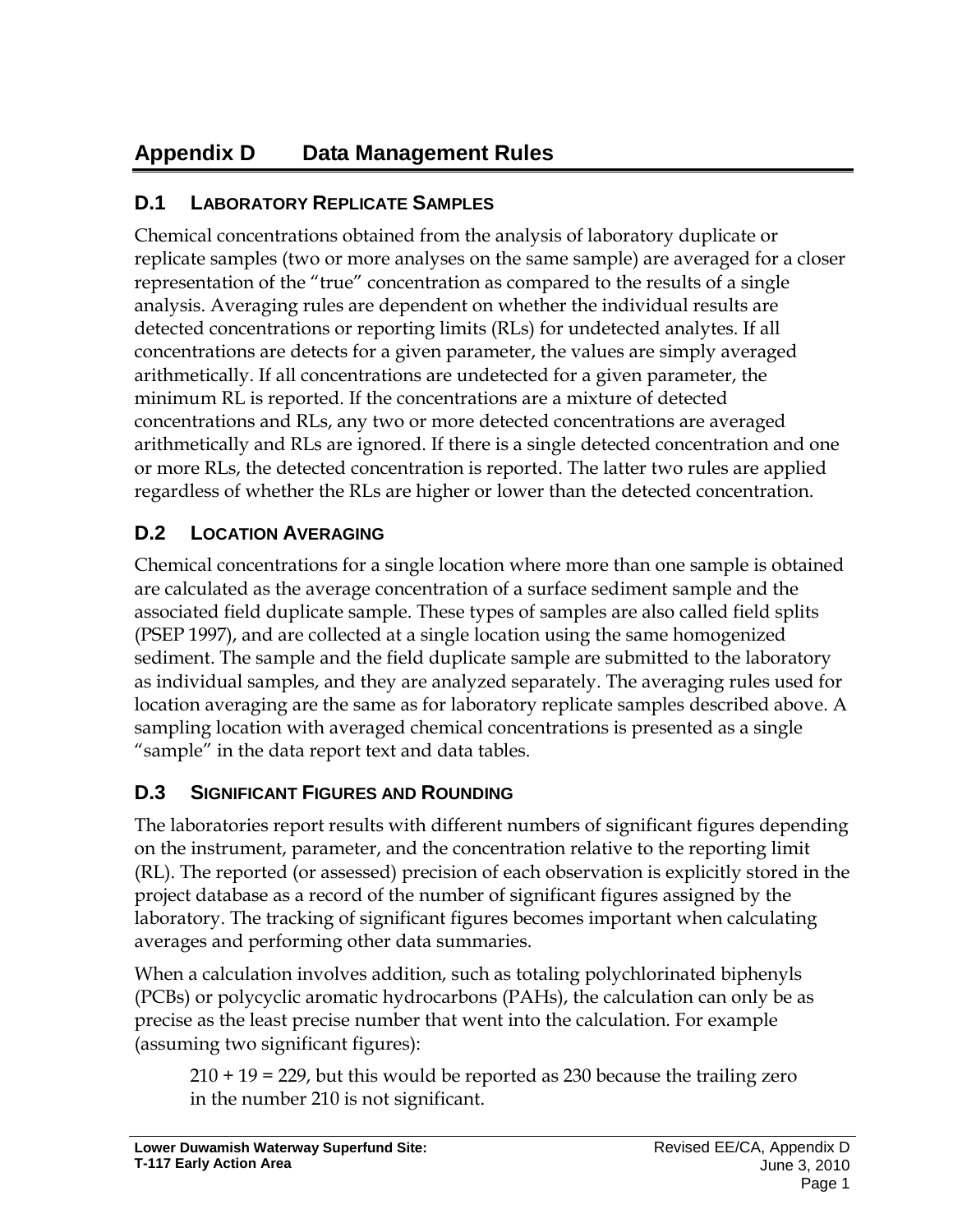When a calculation involves multiplication or division, such as when organic carbon normalizing is used, all significant figures are carried through the calculation, and then the total result is rounded at the end of the calculation to reflect the value used in the calculation with the fewest significant figures. For example:

 $59.9 \times 1.2 = 71.88$ , to be reported as 72 because there are two significant figures in the number 1.2.

When rounding, if the number following the last significant figure is less than 5, the digit is left unchanged. If the number following the last significant figure is equal to or greater than 5, the digit is increased by 1.

Many of the Washington State Sediment Management Standards (SMS) chemical criteria are in units normalized to the total organic carbon (TOC) content in the sediment sample (mg/kg OC). Only samples with TOC concentrations  $\geq 0.5\%$  or  $\leq 4.0\%$ are considered appropriate for organic carbon normalization. Samples with TOC concentrations <0.5% or >4.0% are compared to dry weight chemical criteria. Chemical concentrations originally in units of µg/kg dry weight were converted to mg/kg OC using the following equation:

$$
\frac{(C_{\mu g/kg\, dry\, weight}) \times (0.001\; mg/\mu g)}{TOC}
$$

Where*:*

 $C =$  the chemical concentration

 $TOC$  = the percent total organic carbon on a dry weight basis, expressed as a decimal (e.g.,  $1\% = 0.01$ )

# **D.4 DILUTIONS**

All analyte concentrations within the calibration range of the instrument in the lowest analytical dilution are selected as the final result. Any analyte concentrations that exceed the calibration range and are qualified as estimated by the laboratory as an exceedance (E-qualified) are rejected by the data validator. The values for these analytes are selected from the analysis of the sample dilution in which the analyte concentration is within the calibration range of the instrument. In cases where the result from the lowest analytical dilution is qualified by the laboratory or the validator, the validator uses best professional judgment to determine whether or not the qualification warrants the selection of the result from another analytical dilution as the final result.

### **D.5 MULTIPLE RESULTS FOR THE SAME ANALYTE USING ONE ANALYTICAL METHOD**

Multiple analyses of a sample for a group of analytes can occur as a result of laboratory quality assurance (QA) issues that may only affect a subset of the analyte group. In these cases, there may be multiple results for certain analytes. The data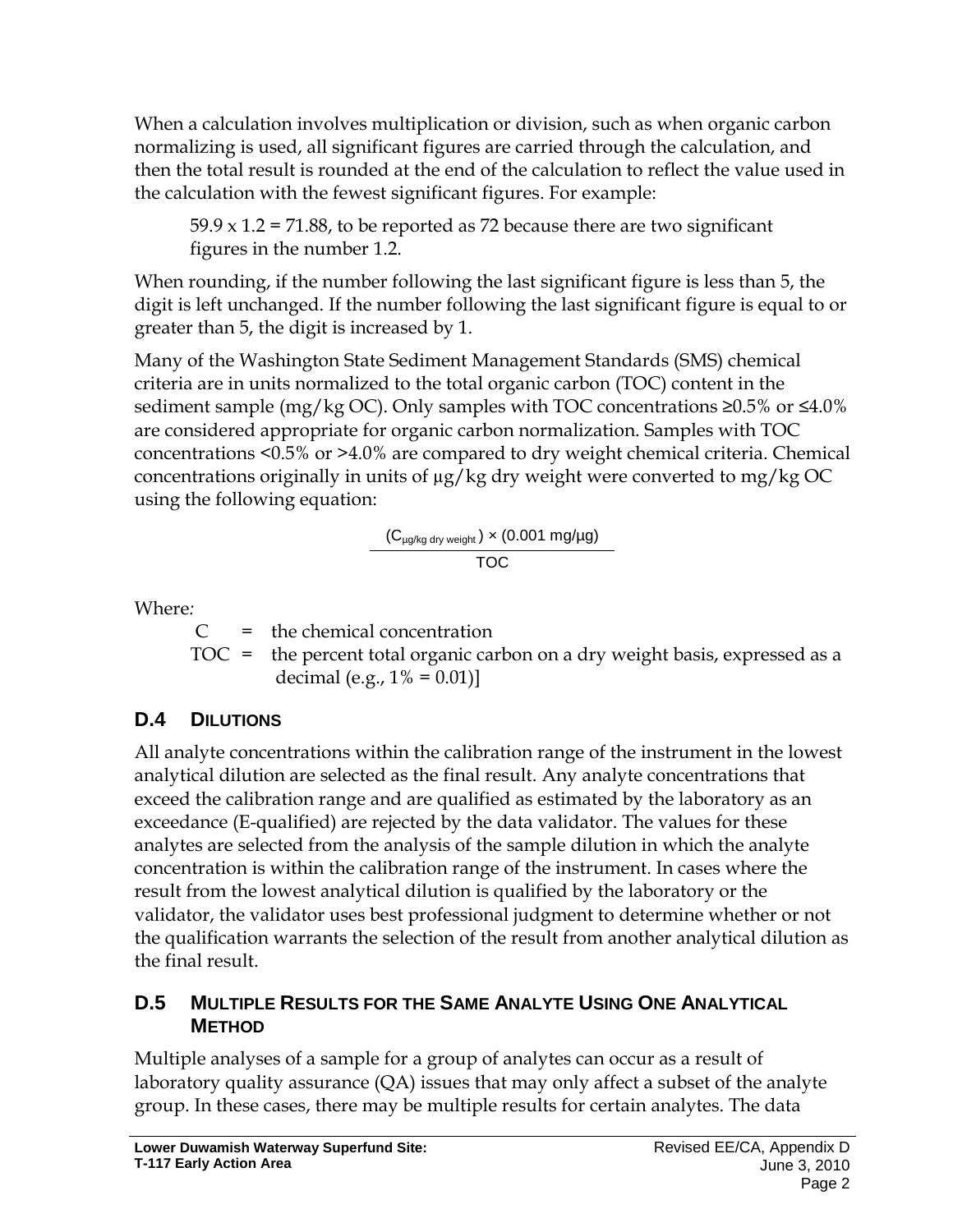validator uses the following rules to select a single value when multiple results are reported by the laboratory for a single analyte in a single sample using the same method.

- $\bullet$  If all results are detected without qualification as an estimated value (i.e., J- or E-qualifier), then the result from the lowest analytical dilution is selected. If multiple, unqualified results from the same analytical dilution are available the highest concentration is selected as a health-protective approach.
- If a mixture of estimated (i.e., J-qualified) and unqualified detected results are reported, then the unqualified detected result is selected.
- $\bullet$  If all results are reported as detected with estimated qualification, the "best" result" is selected using best professional, technical judgment.
- If both undetected and detected results are reported, then the detected result is selected.
- If all results are reported as undetected, then the lowest RL is selected.

### **D.6 MULTIPLE RESULTS FOR AN ANALYTE DETERMINED BY DIFFERENT ANALYTICAL METHODS**

In cases where a single analyte is reported by more than one method, the preferred method is identified in the quality assurance project plan (QAPP). The results of this method are selected as the final value by the data validator unless the validator identifies a QA issue that warrants the selection of the results from an alternative method. These instances and the justification for decisions are documented in the data validation report. In cases where the results are generated in two separate analytical groups that are not submitted to the validator together, the QA manager is responsible for evaluating the results and determining the most appropriate final result.

# **D.7 CALCULATING TOTALS**

Concentrations for analyte sums are calculated as follows:

- **Total PCBs** are calculated, in accordance with the methods of the Washington State Sediment Management Standards (SMS), using only detected values for seven Aroclor mixtures.[1](#page-3-0) For individual samples in which none of the seven Aroclor mixtures is detected, total PCBs are given a value equal to the highest RL of the seven Aroclors and assigned a U-qualifier indicating the lack of detected concentrations.
- **Total low-molecular-weight PAHs (LPAHs), high-molecular-weight PAHs (HPAHs), PAHs, and benzofluoranthenes** are also calculated in accordance with the methods of the SMS. Total LPAHs are the sum of detected concentrations for naphthalene, acenaphthylene, acenaphthene, fluorene,

<span id="page-3-0"></span> $\overline{a}$ <sup>1</sup> Aroclors 1016, 1221, 1232, 1242, 1248, 1254, and 1260.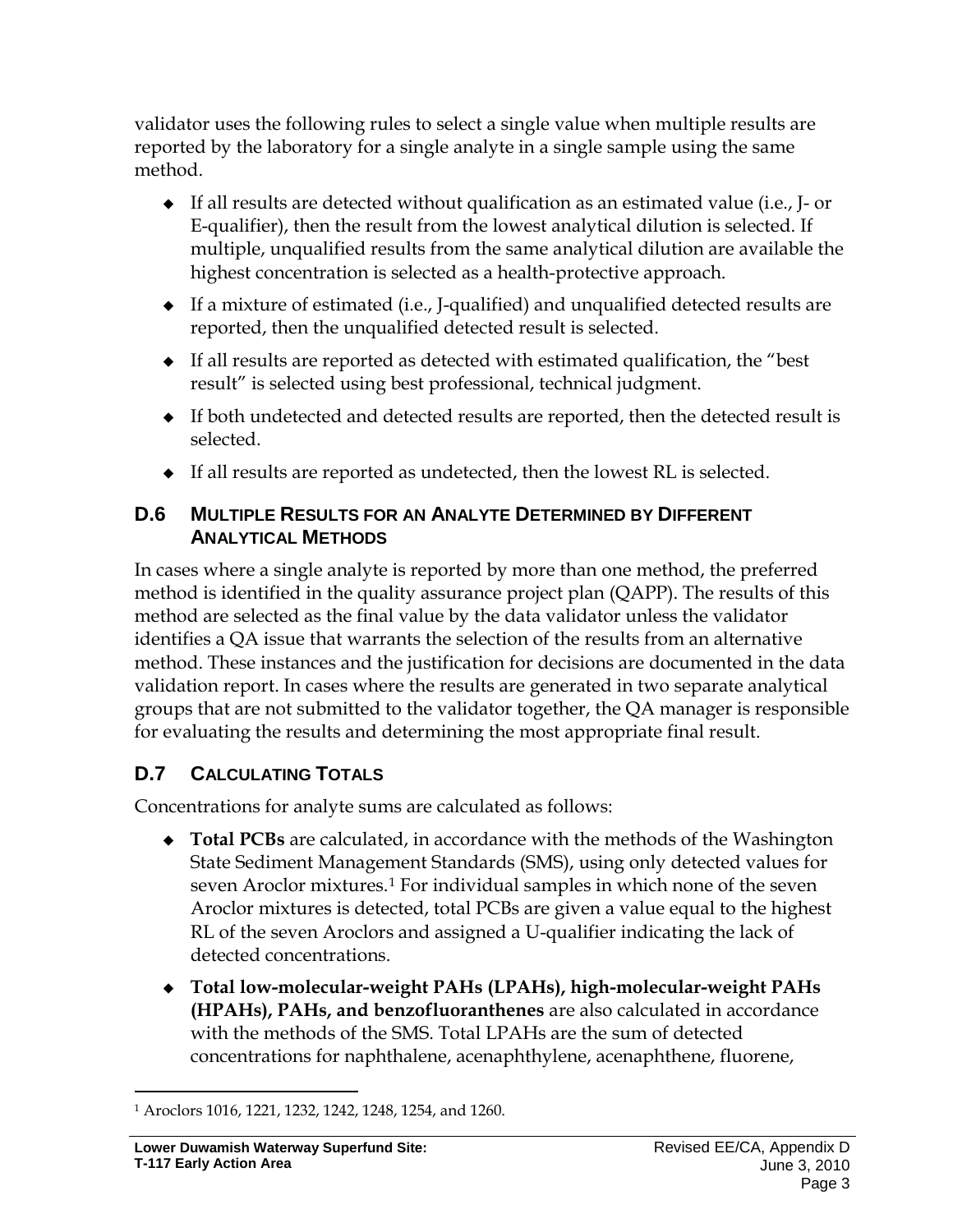phenanthrene, and anthracene. Total HPAHs are the sum of detected concentrations for fluoranthene, pyrene, benzo(a)anthracene, chrysene, total benzofluoranthenes, benzo(a)pyrene, indeno(1,2,3,-c,d)pyrene, dibenzo(a,h)anthracene, and benzo(g,h,i)perylene. Total benzofluoranthenes are the sum of the b (i.e., benzo(b)fluoranthene), j, and k isomers. Because the j isomer is rarely quantified, this sum is typically calculated with only the b and k isomers. For samples in which all individual compounds within any of the three groups described above are undetected, the single highest RL for that sample represents the sum.

- **Total DDTs** are calculated using only detected values for the six DDT isomers: 2,4'-DDD; 4,4'-DDD; 2,4'-DDE; 4,4'-DDE; 2,4'-DDT; and 4,4'-DDT. For individual samples in which none of the isomers are detected, total DDTs are given a value equal to the highest RL of the six isomers and assigned a U-qualifier, indicating the lack of detected concentrations.
- **Total chlordane** is calculated using only detected values for the following compounds: alpha-chlordane, gamma-chlordane, oxychlordane, cis-nonachlor, and trans-nonachlor. For individual samples in which none of these compounds is detected, total chlordane is given a value equal to the highest RL of the five compounds listed above and assigned a U-qualifier, indicating the lack of detected concentrations.
- **Total petroleum hydrocarbon (TPH)** is calculated as the sum of the detected concentrations of the diesel and oil fractions. For individual samples in which neither diesel nor oil is detected, TPH is given a value equal to the highest RL of the individual fractions and assigned a U-qualifier indicating the lack of detected concentrations. Results generated using the Northwest total petroleum hydrocarbon – hydrocarbon identification (NWTPH-HCID) or Northwest total petroleum hydrocarbon – gasoline (NWTPH-G) methods are not calculated in this total.

# **D.8 CALCULATION OF PCB CONGENER TEQS**

PCB congener toxic equivalents (TEQs) are calculated using the World Health Organization (WHO) consensus toxic equivalency factor (TEF) values (Van den Berg et al. 2006) for mammals as presented in Table D-1. The TEQ is calculated as the sum of each congener concentration multiplied by the corresponding TEF value. When the congener concentration is reported as non-detected, then the TEF is multiplied by zero, half the RL or the full RL, depending on the calculation method specified.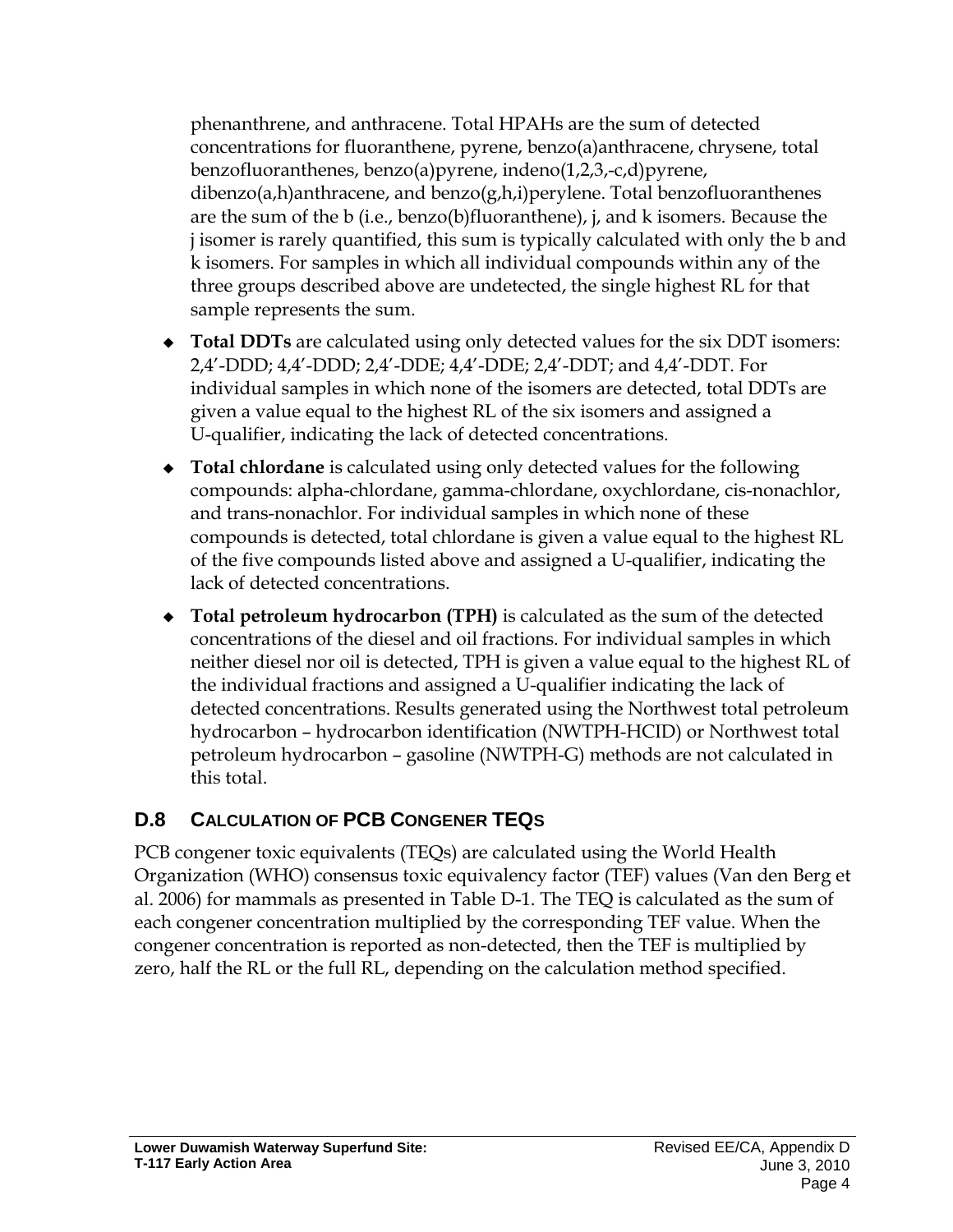| PCB Congener<br>Number | <b>TEF Value</b><br>(unitless) |
|------------------------|--------------------------------|
| 77                     | 0.0001                         |
| 81                     | 0.0003                         |
| 105                    | 0.00003                        |
| 114                    | 0.00003                        |
| 118                    | 0.00003                        |
| 123                    | 0.00003                        |
| 126                    | 0.1                            |
| 156                    | 0.00003                        |
| 157                    | 0.00003                        |
| 167                    | 0.00003                        |
| 169                    | 0.03                           |
| 189                    | 0.00003                        |

#### **Table D-1. PCB congener TEF values for mammals**

#### **D.9 CALCULATION OF DIOXIN/FURAN CONGENER TEQS**

Dioxin/furan congener TEQs are calculated using the WHO consensus TEF values (Van den Berg et al. 2006) for mammals as presented in Table E-2. The TEQ is calculated as the sum of each congener concentration multiplied by the corresponding TEF value. When the congener concentration is reported as undetected, then the TEF is multiplied by zero, half the RL, or the full RL, depending on the calculation method specified.

| Dioxin/Furan Congener                     | TEF Value (unitless) |  |
|-------------------------------------------|----------------------|--|
| 1,2,3,4,6,7,8-Heptachlorodibenzofuran     | 0.01                 |  |
| 1,2,3,4,6,7,8-Heptachlorodibenzo-p-dioxin | 0.01                 |  |
| 1,2,3,4,7,8,9-Heptachlorodibenzofuran     | 0.01                 |  |
| 1,2,3,4,7,8-Hexachlorodibenzofuran        | 0.1                  |  |
| 1,2,3,4,7,8-Hexachlorodibenzo-p-dioxin    | 0.1                  |  |
| 1,2,3,6,7,8-Hexachlorodibenzofuran        | 0.1                  |  |
| 1,2,3,6,7,8-Hexachlorodibenzo-p-dioxin    | 0.1                  |  |
| 1,2,3,7,8,9-Hexachlorodibenzofuran        | 0.1                  |  |
| 1,2,3,7,8,9-Hexachlorodibenzo-p-dioxin    | 0.1                  |  |
| 1,2,3,7,8-Pentachlorodibenzofuran         | 0.03                 |  |
| 1,2,3,7,8-Pentachlorodibenzo-p-dioxin     | 1                    |  |
| 2,3,4,6,7,8-Hexachlorodibenzofuran        | 0.1                  |  |
| 2,3,4,7,8-Pentachlorodibenzofuran         | 0.3                  |  |
| 2,3,7,8-Tetrachlorodibenzofuran           | 0.1                  |  |
| 2,3,7,8-Tetrachlorodibenzo-p-dioxin       | 1                    |  |
| Octachlorodibenzofuran                    | 0.0003               |  |
| Octachlorodibenzo-p-dioxin                | 0.0003               |  |

|  |  | Table D-2. Dioxin/furan congener TEF values for mammals |  |  |
|--|--|---------------------------------------------------------|--|--|
|--|--|---------------------------------------------------------|--|--|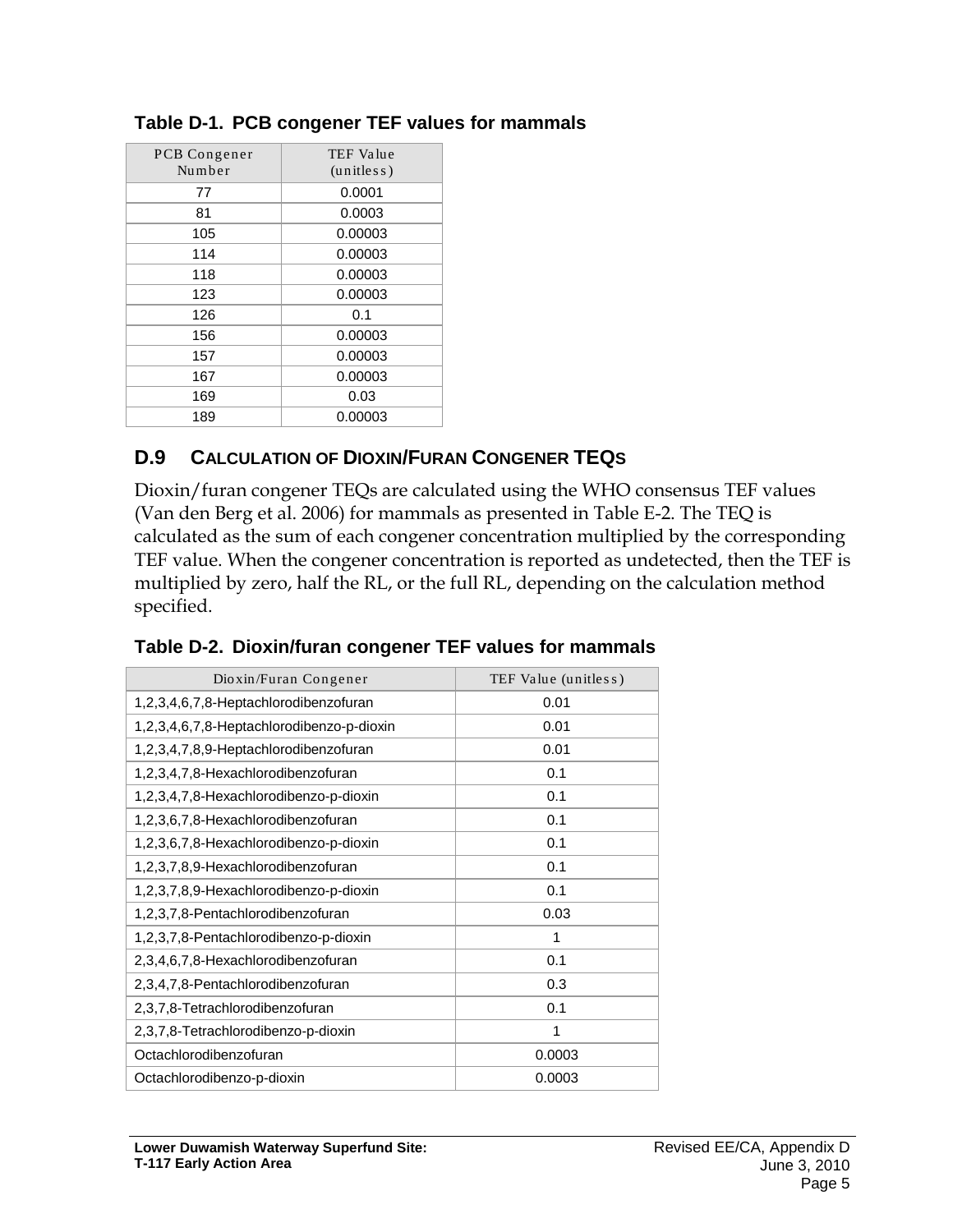### **D.10 CALCULATION OF CARCINOGENIC POLYCYCLIC AROMATIC HYDROCARBONS**

Carcinogenic polycyclic aromatic hydrocarbons (cPAH) values were calculated using TEF values (California EPA 1994; Ecology 2001) based on the individual PAH component's relative toxicity to benzo(a)pyrene. TEF values are presented in Table E-3. The cPAH was calculated as the sum of each individual PAH concentration multiplied by the corresponding TEF value. When the individual PAH component concentration was reported as non-detected, then the TEF was multiplied by half the RL.

### **Table D-3. cPAH TEF values**

| $c$ PAH                | TEF Value<br>(unitless) |
|------------------------|-------------------------|
| Benzo(a)pyrene         |                         |
| Benzo(a)anthracene     | 0.1                     |
| Benzo(b)fluoranthene   | 0.1                     |
| Benzo(k)fluoranthene   | 0.1                     |
| Dibenz(a,h)anthracene  | 0.4                     |
| Indeno(1,2,3-cd)pyrene | 0.1                     |
| Chrysene               | (1.01)                  |

cPAH – carcinogenic polycyclic aromatic hydrocarbon

TEF – toxic equivalency factor

# **D.11 DATA QUALITY**

Data used in the T-117 Engineering Evaluation/Cost Assessment (EE/CA) must be relevant and of sufficient data quality. Data may be excluded from the T-117 EE/CA for the following reasons:

- If the sample has been removed from the site after the sample was collected (e.g., upland soil that has been excavated, and sediment samples that have been dredged)
- $\bullet$  If data quality is determined to be insufficient (e.g., the data have not been validated and/or supportive documentation is not available so the accuracy of the data can not be verified)
- $\bullet$  If the data are too old to be considered reflective of current site conditions (i.e., the samples were collected prior to 1990)